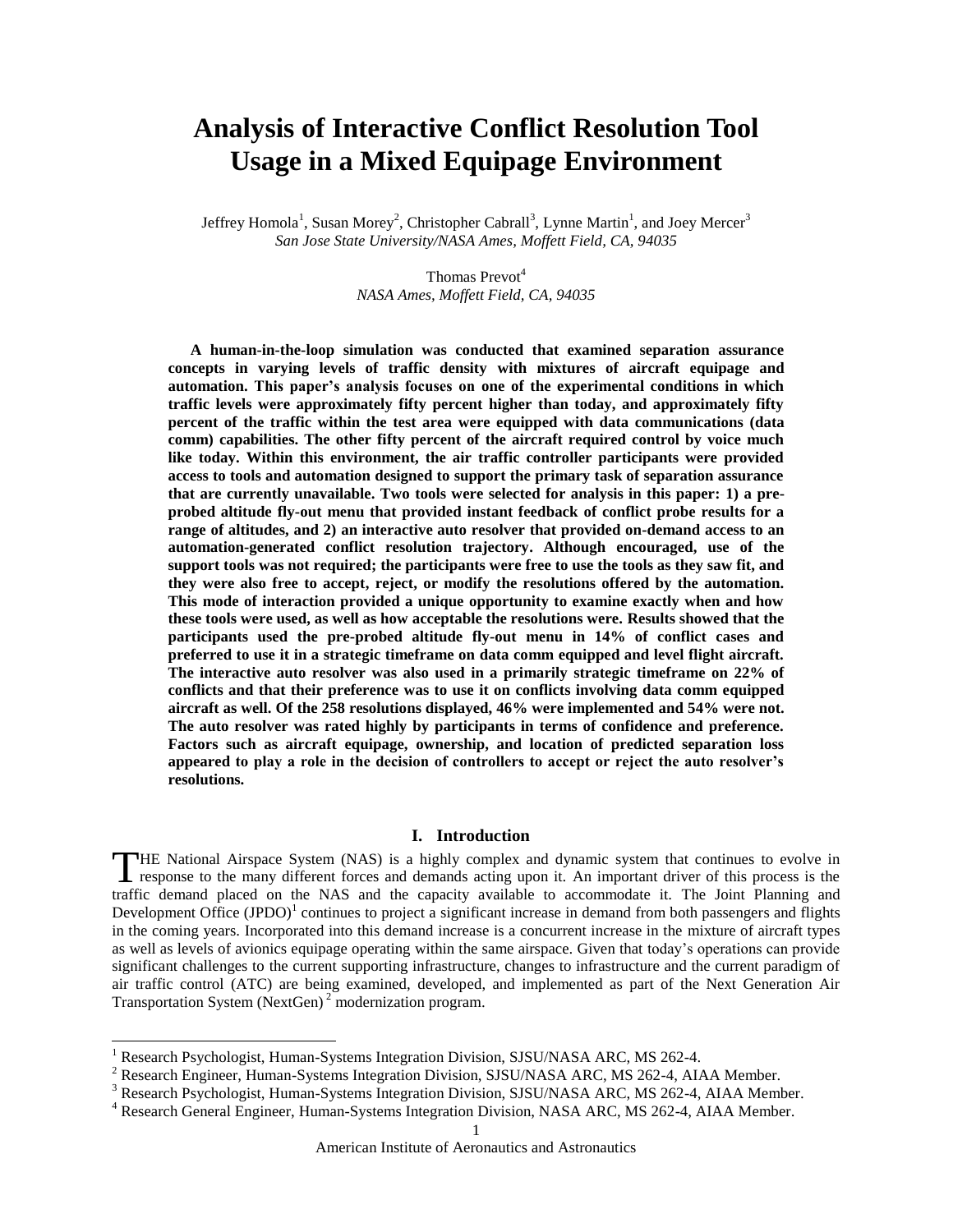A key issue to be addressed in the transition to NextGen is that of controller workload. While the air traffic controller of today manages to provide safe separation of traffic, the ability to maintain such high levels of performance in the face of projected demand increases is doubtful. To that end, there have been efforts to research and develop concepts and accompanying decision support tools that aim to safely reallocate certain functions or tasks from the controller to automation. Such a reallocation would, in theory, reduce the associated workload and enable the air traffic controller to provide separation and service to greater or more varied levels of traffic.

Given that providing safe separation of aircraft is the primary and perhaps most workload intensive task of the controller, the area of separation assurance has been one of particular interest for research. The FAA's NextGen implementation plan calls for the inclusion of automated support for conflict resolution, specifically including trial planning using intent data, and conflict detection and resolution capabilities<sup>3</sup>. The Advanced Airspace Concept  $(AAC)^{4,5}$  proposed by Dr. Heinz Erzberger is a particular example of a concept developed within this framework. In this concept, reliable ground-based automation is able to offload the task of conflict detection and resolution for appropriately equipped aircraft from the controller. This, in turn, enables the controller to focus on separation for unequipped aircraft as well as provide service on a more strategic, flow-level scale. At its furthest extent, this concept envisions a NAS in which ground-based automation would be able to perform the task of separation, from detection to resolution, for all aircraft without the requirement for direct controller involvement.

An important enabler for such operations is the conflict resolution algorithm developed as part of the AAC. This algorithm takes as input a number of state and predictive input parameters, and iteratively develops a resolution to a given conflict that seeks to maximize efficiency while ensuring safe separation. The Airspace Operations Laboratory (AOL) at the NASA Ames Research Center has served as a test bed for examining various aspects and components of the AAC with controllers-in-the-loop. From August 1-9, 2012, a simulation was conducted that investigated function allocation of separation assurance between controller and automation as well as flight deck and ground<sup>6,7</sup>. Four separate NextGen time frames were tested that ranged from a current day, completely voice and manual control environment, to a far term vision in which separation functions were performed almost exclusively by the automation with the controllers acting as supervisors of the automation.

This paper will focus on the third timeframe from the larger study in which controllers still maintained responsibility for separation, but had access to supporting functions from the automation. This provided a unique opportunity to examine the interaction characteristics of the controller participants with tools that provided ondemand automation-generated conflict resolutions. The results of the ensuing analyses are intended to extend prior analyses<sup>8</sup> on the subject with the intention to provide an understanding of the ways that the controller of a transitional NextGen system might use conflict resolution tools in an operational environment with increased demand and mixed levels of data communications (data comm) equipage. The remainder of this paper will first describe the tools and their modes of interaction, followed by a description of the airspace and traffic, a brief description of the overall procedure, then the results and discussion of those results.

# **II. Conflict Resolution Decision Support Tools**

The current analysis focuses on two primary decision support tools that were available to each of the controller participants in the simulated NextGen environment: a pre-probed altitude fly-out menu and an interactive auto resolver. A description of each of these tools follows.

### **A. Pre-probed Altitude Fly-out Menu**

The pre-probed altitude fly-out menu (see McNally, Erzberger, Bach, and Chan<sup>9</sup> for an earlier description) supported vertical resolutions by providing the controllers with instant feedback regarding the results of a conflict probe being applied to a range of altitude strata. This allowed the controller to quickly see which flight levels were clear of potential conflicts and the time to potential loss of separation (LOS) for the altitudes that were not clear. In contrast to the interactive auto resolver, the pre-probed altitude fly-out menu did not require an active conflict for access. Instead, the controller was able to access the menu via the altitude indicator on the second line of the data block (Fig. 1) at any time. In doing so, the menu displayed a range of altitudes with indications of whether the displayed options were clear or predicted to have a conflict if selected (with an associated time to predicted LOS). This function was important because it provided the controller with pre-probed conflict resolution options in the vertical dimension. As a result, the controller was able to quickly identify available altitudes and/or safe times for arrivals to begin their descents as well as identify altitudes for accommodating aircraft climbing into a sector.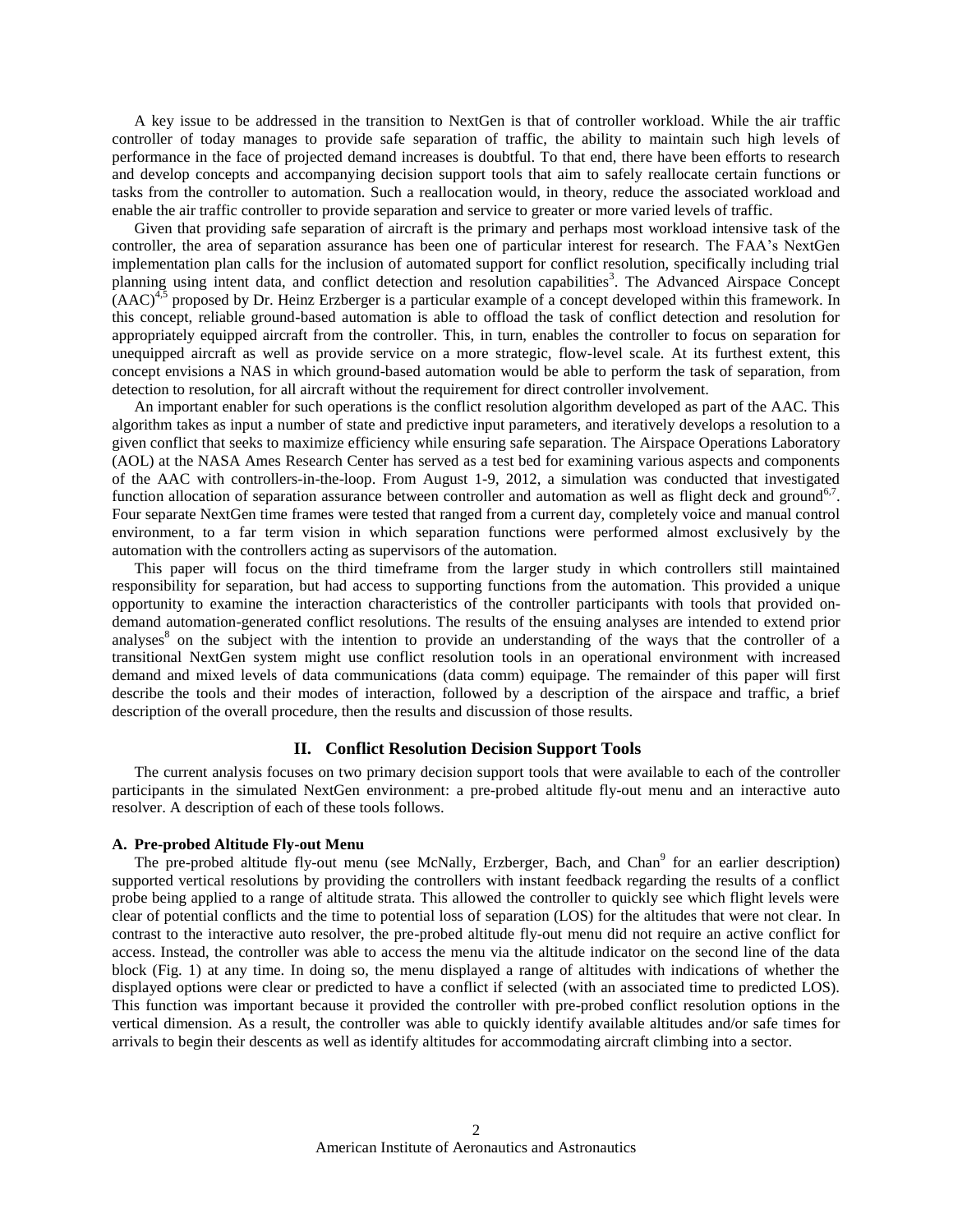

**Figure 1. Altitude fly-out menu with conflict probed altitudes (left) and subsequent assignment by the controller.**

# **B. Interactive Auto Resolver**

The interactive auto resolver was designed to provide the controller with on-demand access to an automationgenerated resolution for a given conflict in both the lateral and vertical dimensions. Access to the auto resolver was available to the controller via multiple control points. Figure 2 presents a graphical representation of these access points. The preliminary requirement for access was an active conflict, displayed to the controller either as a number representing time to loss of separation in the first line of an aircraft's data block or as a distinct row in the conflict list. As presented in Fig. 2, there were a total of four options in which the controller could access the auto resolver. The purpose of having this option set was to be able to consider the controller's maneuver preference for a particular aircraft in the algorithm's resolution development.



#### **Figure 2. Points of access available to invoke the auto resolver and associated resolution preferences.**

If, for example, a controller preferred to use altitude to resolve a given conflict, they could select the altitude indicator in the second line of an aircraft's data block. This provided as input to the auto resolver algorithm the soft constraint of searching first for a clear altitude for the aircraft from which the auto resolver was invoked. Likewise, if the controller preferred a lateral resolution for a particular aircraft, they selected the trial plan portal in the first line of the aircraft's data block. If there was no vertical or lateral preference for a resolution, but there was one for which aircraft to maneuver, the controller entered on the conflict probe number in the first line of the data block. Lastly, if there simply was no preference for which aircraft would be maneuvered and in what dimension, the controller selected the conflict pair's associated row in the conflict list to generate a resolution.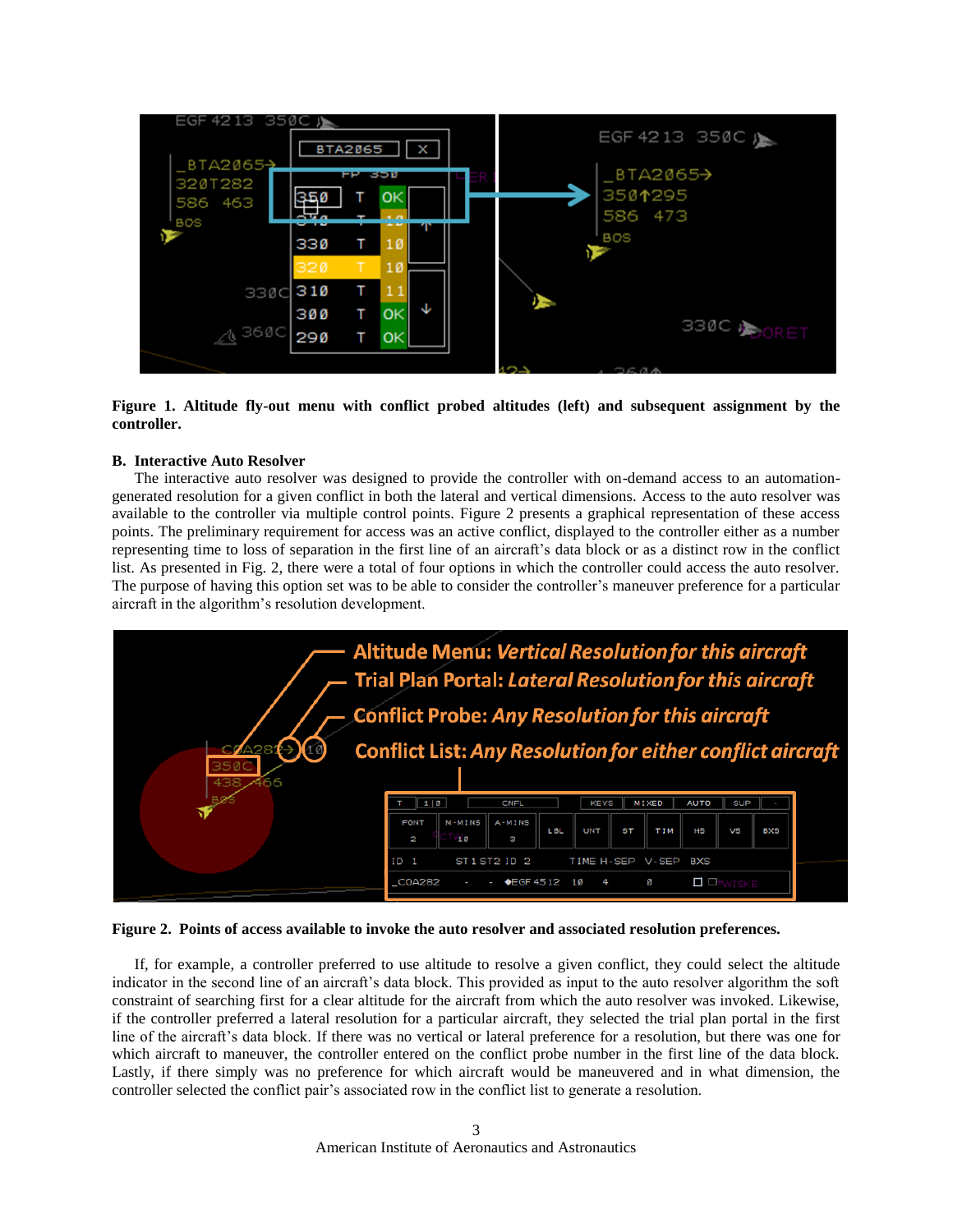It is important to note that while each of the access methods was weighted with a particular preference for resolution type, the algorithm could not always honor that preference due to the requirements in place to find a conflict-free resolution. If the algorithm was simply unable to provide a resolution that fell within the constraints, often due to a dense and complex airspace, the controller was notified that the resolution attempt failed.

Figure 3 outlines a straightforward process for how the auto resolver was often used. The first step was to simply identify the conflict and assess the situation. The controllers often already understood the traffic situation, but could display the conflict pair's routes as well as the confliction point to gain a better awareness of the overall picture. At this point, the auto resolver was invoked, and the resulting resolution was reviewed by the controller for satisfaction, and then modified, canceled, or implemented by voice to unequipped aircraft or via air-ground data comm for equipped aircraft.





# **III. Operational Environment and Procedures**

# **C. Operational Environment**

The operational environment tested in this particular condition of the overall study was complex and demanding with high levels of traffic and a mix of aircraft data comm equipage. As detailed in Wing et. al., this environment proved to be difficult in terms of safety and acceptability. These results provided impetus to evaluate, at a finer level, the ways in which the controllers performed and interacted with automation within the simulated environment. This section will describe the airspace and traffic composition to provide context, and will be followed by a section that outlines the tasks and procedures followed during the experiment.

## *1. Airspace*

The simulated airspace consisted of five adjacent high altitude, en route test sectors (see Fig. 4). These sectors were assigned to two areas of specialization with sectors 26, 38, and 79 assigned to the North area and the remaining 49 and 59 to the South area. The floor of the overall test airspace was set at flight level (FL) 330. One participant, working as the radar controller, and one supporting confederate controller, working as the radar associate, were assigned to each of the five sectors. Confederate "Ghost" controllers were responsible for the airspace surrounding the test area. The geometries and traffic characteristics of each test sector had differences such that there was variability between the sectors in terms of complexity, flow, and task requirements.

# *2. Traffic*

The traffic scenarios were based on actual traffic from the Cleveland Air Route Traffic Control Center (ARTCC) area, but modified to increase demand levels from current day by approximately fifty percent (Fig. 5). Additionally, the mixture of aircraft was designed to reflect a transitional environment in which fifty percent of the traffic was data comm equipped and the other fifty percent was not data comm equipped; all were Automatic Dependent Surveillance – Broadcast (ADS-B) out equipped. The overall traffic included a mix of level overflights as well as a significant number of arrivals and departures to and from area airports.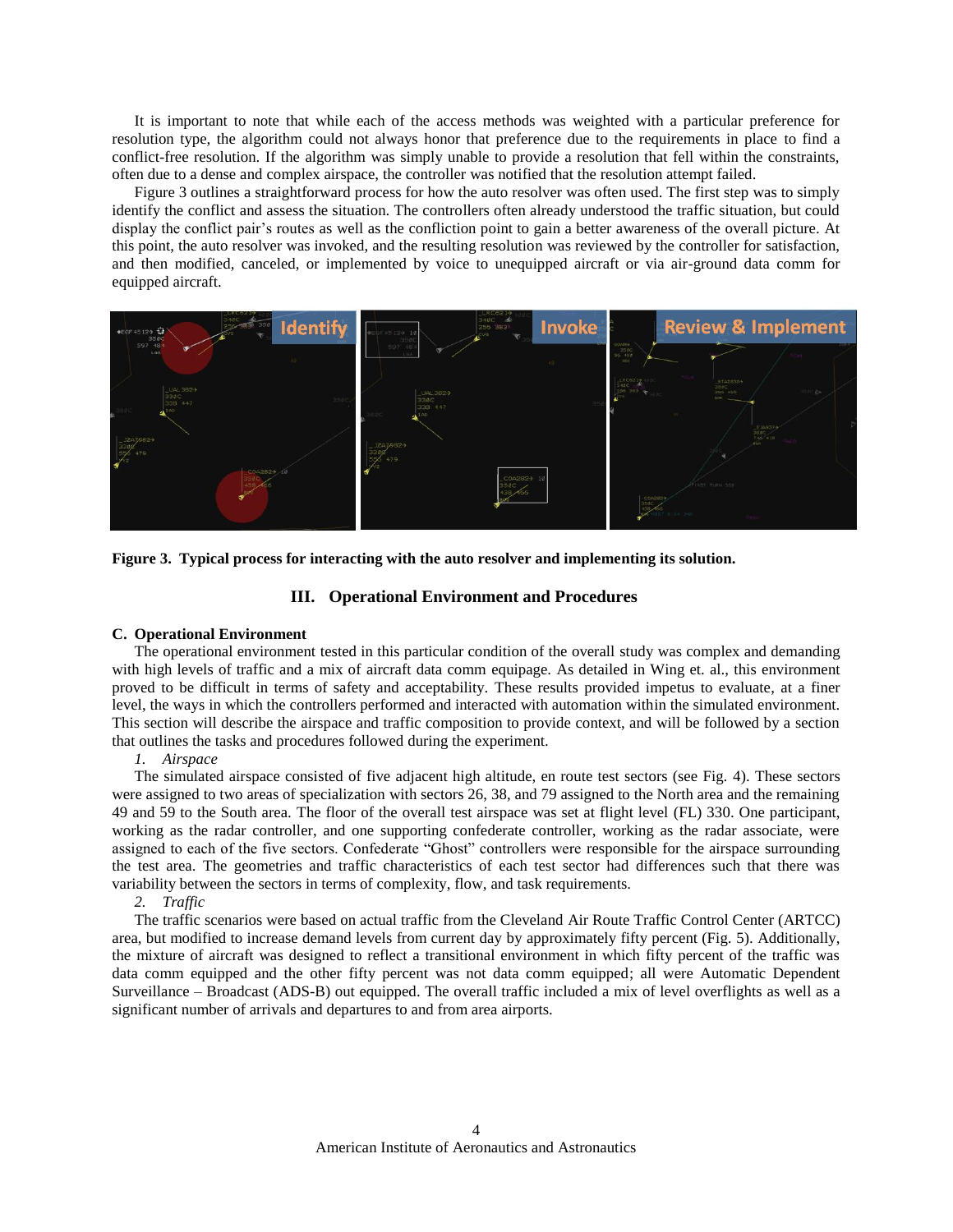

**Figure 4. Test airspace within Cleveland ARTCC (areas of specialization denoted by color).**



**Figure 5. Average and peak traffic composition over time by data comm equipage (left) and per sector (right).**

## **D. Apparatus**

The simulation platform used for the simulation was the Multi Aircraft Control System  $(MACS)^{10}$ , a Java-based software platform developed in the AOL. Each controller workstation was equipped with a Barco display and Display System Replacement (DSR) trackball and keyboard. Voice communications were enabled through a custom, stand-alone voice system, meant to emulate the fielded Voice Switching and Control System (VSCS). Simulation data was collected via MACS's internal collection processes as well as through Camtasia screen recordings and the voice communication application's data recording processes.

#### **E. Participants**

A total of seven individuals served as test participants for this study. Six were current front line managers from various US ARTCCs, and one was a recently retired front line manager. Five of the test participants served as radar controllers and two as area supervisors. In support of the test participants, five retired controllers staffed radar associate positions. Three retired controllers acted as confederate "ghost" controllers responsible for traffic outside

American Institute of Aeronautics and Astronautics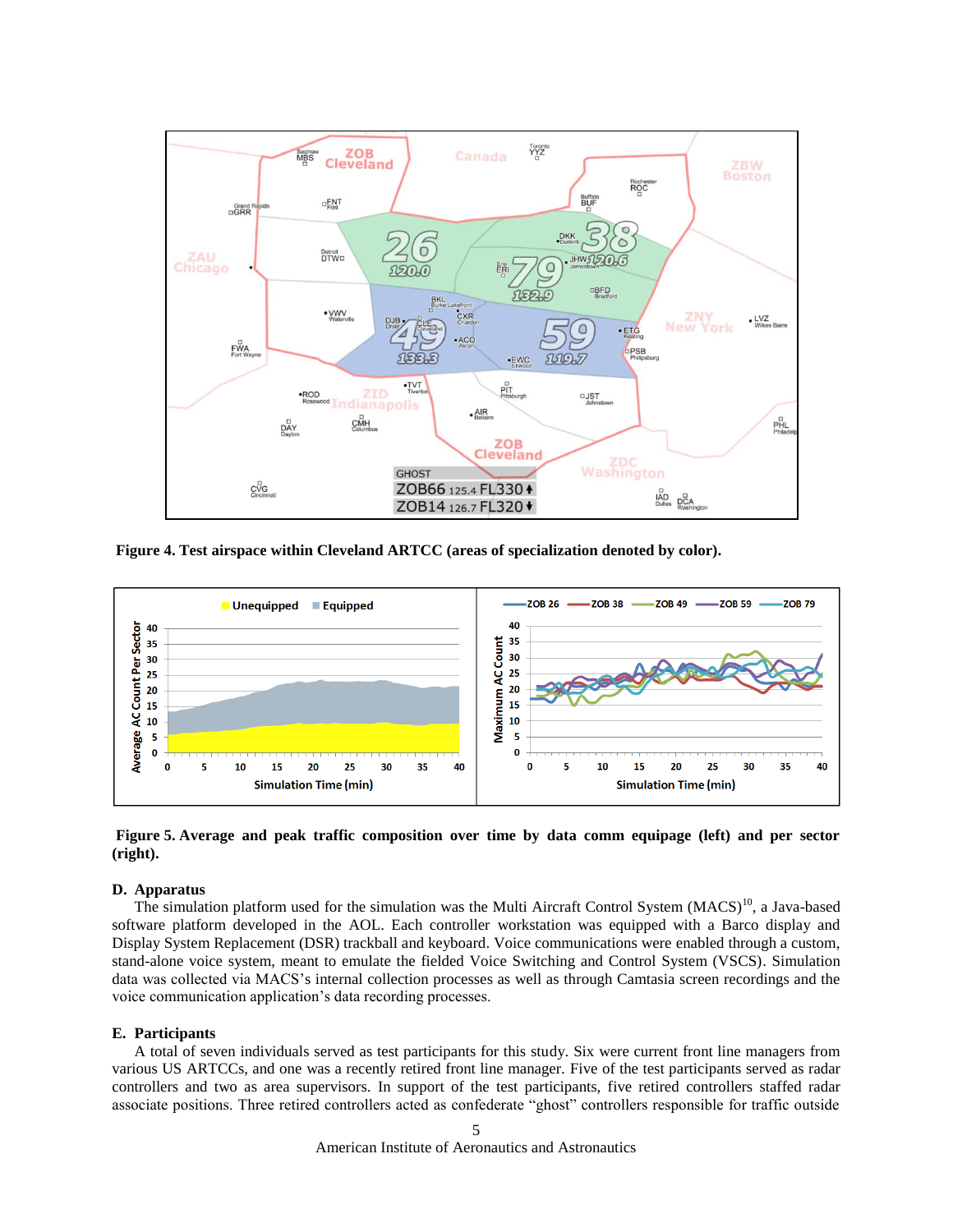the test airspace. Ten airline pilots operated eight mid-fidelity, single-aircraft flight simulators, and ten general aviation/corporate pilots operated multi-aircraft stations.

### **F. Procedures**

There were a total of six runs analyzed for this paper. Each run was 40 minutes in length with the traffic building up gradually to peaks around the midpoint (as seen in Fig. 5). Noted in the airspace description was the fact that the five test sectors were divided into two areas of specialization. The North and South areas of specialization were staffed in physically separate rooms, each with an assigned area supervisor that monitored the traffic situation as well as the workload of the participant radar controllers. It was the decision of the supervisor regarding when to provide radar associate support to the radar controller.

The role of the controllers was much like today: to provide the safe separation of aircraft. In terms of the unequipped aircraft, they were displayed using a yellow chevron as the target symbol and full data block while inside the sector. The controllers were responsible for making and taking hand-offs for these aircraft as well as the transfer of communication. Equipped aircraft were displayed with grey chevrons as target symbols with limited data blocks by default. Hand-offs were made and accepted via automation with an accompanying automatic transfer of communication message sent via data comm. Arrivals to area airports were also handled differently according to equipage. Equipped aircraft were cleared to descend at their top of descent point. The only requirement was that the pilot of the aircraft needed to notify the owning controller when leaving their current altitude. To aid in anticipation and awareness of this event, the limited data block popped up to full when the aircraft was within 150 nautical miles of the destination airport. Pilots of the unequipped aircraft, on the other hand, were required to request a lower altitude upon reaching their top of descent. Departures followed similar procedures in that equipped aircraft were cleared for their climb without the need for controller approval. Departures of unequipped aircraft that would not reach their top of climb prior to entering the test area were pre-assigned a temporary altitude limit of FL 320. It was then the controller's decision to allow those aircraft to climb into the sector to their filed or an amended altitude.

Through the design of the scenarios and the interactions of the controllers with the traffic, a number of conflicts occurred that required some level of controller involvement. Conflicts were detected and displayed automatically to the controller as a time to LOS in the first line of the conflict pair's data blocks and as an added row on the conflict list (see Fig. 2). There was a varied mix of conflict types in terms of level and transitioning aircraft as well as the types of aircraft involved (i.e., data comm equipage).

Controllers had at their disposal tools to aid in the process of conflict resolution. This paper will focus on the pre-probed altitude fly-out menu and interactive auto resolver. The participants were not required to use any of the available tools; they were presented as useful decision support tools available for them to use as they saw fit. This usage paradigm within the context of the airspace and operating environment provided a unique opportunity to observe and analyze the methods of interaction employed by the controllers. The following section will focus specifically on the controllers' interactions with the pre-probed altitude fly-out menu and interactive auto resolver as they involved greater levels of automation. Detailed analyses of these interactions will be presented, followed by a discussion of the results.

# **IV. Results**

To gain an understanding of how the controller participants interacted with the conflict resolution automation, a number of analyses were performed. To provide context, this section will first present results for the analyses of overall conflict data and basic usage data of the automation in that regard. The remainder of this section will be presented in two parts with the first set of results relating specifically to the use of the pre-probed altitude fly-out menu. This will then be followed by analyses of auto resolver requests by the controllers and the subsequent actions by the controllers on the automation's suggested resolutions. This section will conclude with a description of relevant cases that resulted in a LOS and subjective feedback from the participants regarding the auto resolver and its integration into an environment like that simulated.

#### **A. Conflicts**

Across the six analyzed simulation runs, there were a total of 727 unique conflict pairs displayed to the controllers. However, because the display of conflicts was tied to aircraft ownership as well as predicted LOS location, there were cases in which a unique conflict was displayed to more than one controller. Therefore, when accounting for the total number of conflicts displayed to all controllers, the resulting aggregate was 1073 conflicts displayed. This was a more appropriate number to use for further analyses because each conflict displayed to each controller was an opportunity for them to use the conflict resolution automation.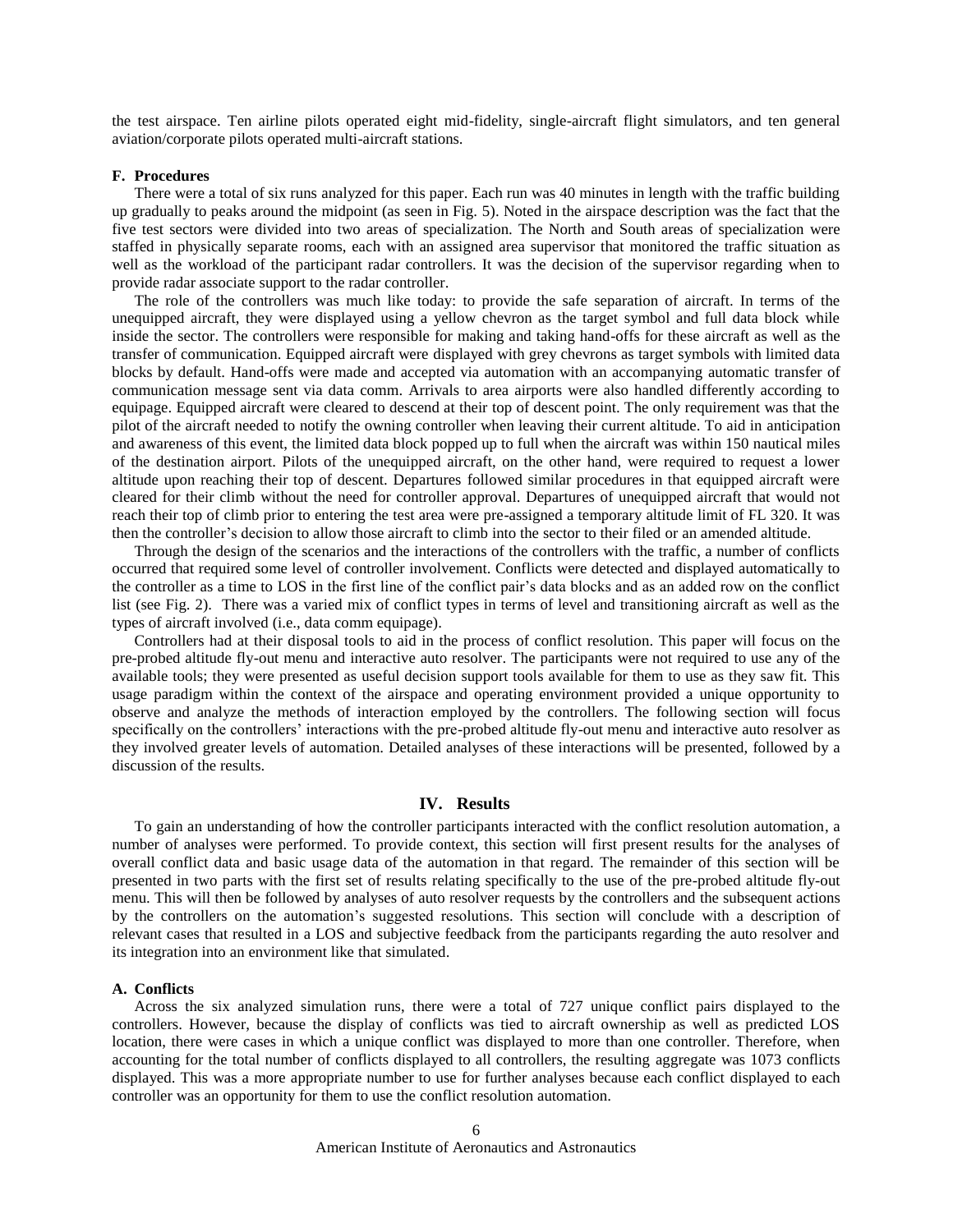The left panel of Fig. 6 shows a histogram of times to LOS at initial conflict detection. This shows that although there were some late conflict detections (i.e., less than three minutes to LOS), the vast majority were in a more strategic time horizon, with most conflicts detected between nine and ten minutes to LOS. The average time to LOS for all conflicts was six minutes fifty seconds. The right panel of Fig. 6 presents a breakdown by percentage of the overall conflict data by data comm equipage level of aircraft in the conflict pair. From this figure, it is clear that the majority (54%) of conflict pairings were mixed with one of the aircraft being unequipped and the other equipped. The next highest composition was conflict pairs involving both equipped aircraft (29%), followed by unequipped aircraft in the pairing at 17%.



# **Figure 6. Distribution of times to LOS at initial detection (left) and composition of conflict pairs by equipage level (right).**

#### **B. Conflict Resolution Automation Usage**

A total of 1073 conflicts were displayed to the controllers throughout the course of the runs of interest. Of that total, controllers used the conflict resolution automation in 354 of the cases. This translates to 33% of the overall number of conflicts in which the pre-probed altitude fly-out menu or interactive auto resolver was used. Between the two tools, the auto resolver was used in 22% of the overall number of conflict cases, whereas the altitude fly-out menu was consulted in 14% of cases. Note that the combined contribution of each tool is greater than the overall 33%. This difference is due to the fact that there were a small number of cases in which both tools were used for the same conflict. Rather than counting each of these cases twice and potentially inflating the overall usage rate, conflicts in which both tools were used counted as a single occurrence in the overall calculation. However, such cases featured equally in the calculation of each tool's relative usage rate.

While not the intention of the current analysis, it may be tempting to make a direct comparison between the usage rates of the pre-probed altitude fly-out menu and the interactive auto resolver and simply conclude that the auto resolver was used more, and, thus, more preferred. However, as noted in the tools' descriptions, the pre-probed altitude fly-out menu was accessible at all times and able to be used for conflict avoidance as well as resolution whereas the auto resolver was only accessible for active conflicts in support of their resolution. Because of these differences in functionality, results for each tool will be presented separately. It is intended that these results be viewed as complementary rather than comparative.

# **C. Pre-probed Altitude Fly-out Menu**

#### *1. Characteristics of Usage*

With respect to the pre-probed altitude fly-out menu, the initial interest in its use was simply how and when the controllers decided to use it. In total, the pre-probed altitude fly-out menu was selected for display 519 times. Since the menu was available in both conflict and non-conflict situations, however, the first distinction to draw was simply how the total number of menu displays was divided between the two situations. The left panel of Fig. 7 presents the breakdown of the total count according to the conflict status of the aircraft at time of display. From this chart, it can be seen that the number of times the altitude menu was used on an aircraft in conflict was 235 times (45%), which was slightly less than the 284 times (55%) when the aircraft was not in conflict.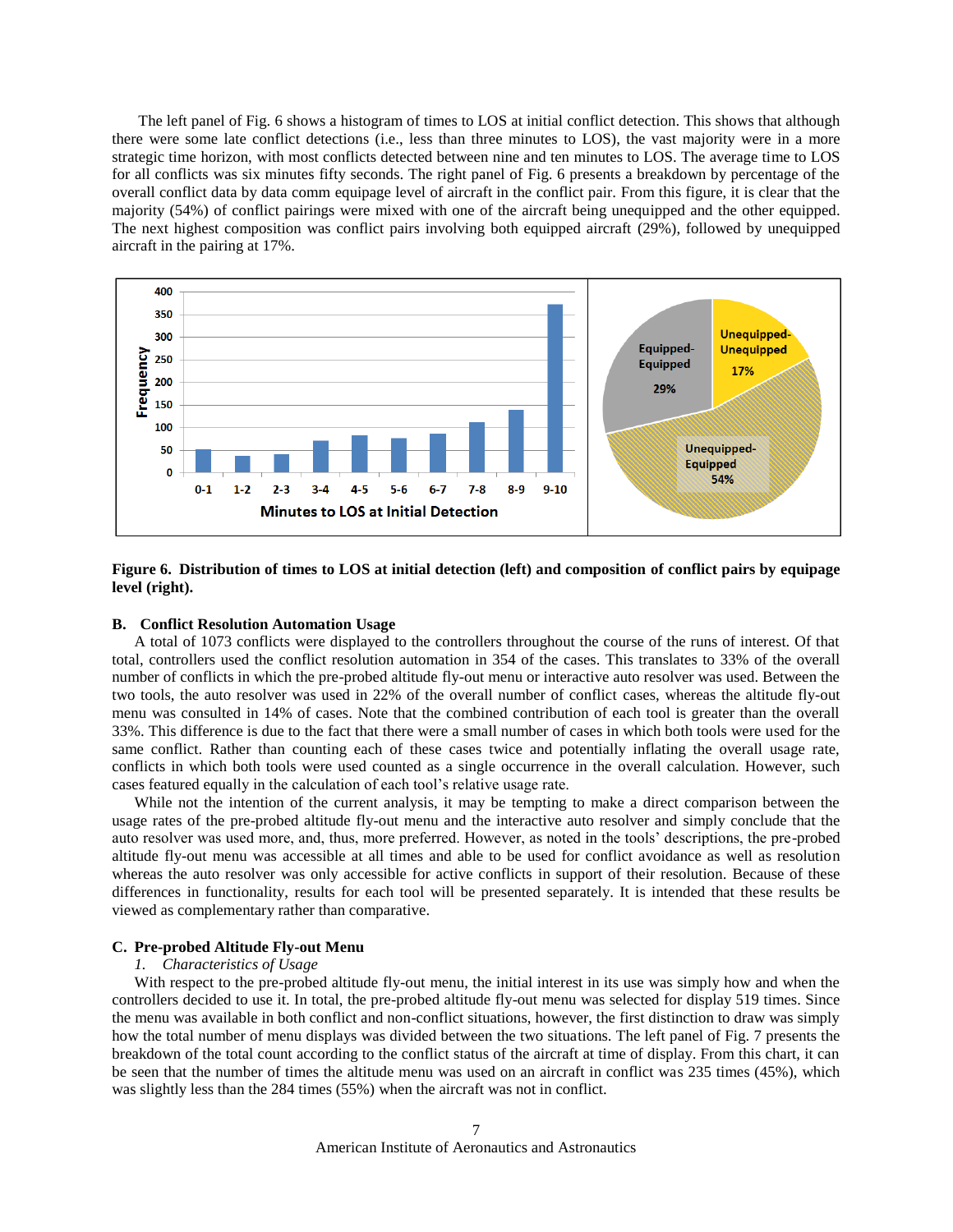Given that the focus of this analysis is on the tool's usage with respect to conflict situations, the next item of interest examined when the controllers decided to first select the altitude fly-out menu in search of a potential resolution. The right panel of Fig. 7 presents a histogram of the times to predicted LOS at which the controller chose to initially display the menu. From the histogram, it is apparent that there was a tendency to use the menu in a more strategic manner such that the most common timeframe of display was when a given conflict had between eight and nine minutes until predicted LOS.



**Figure 7. Conflict status (left) and time to LOS (right) at the time of the pre-probed altitude fly-out menu's display.**

To further examine how the pre-probed altitude fly-out menu was used in conflict situations, analyses were conducted to assess whether equipage of the aircraft or whether it was maneuvering vertically played a role in the controllers' decision to use the menu. Figure 8 presents the results of this analysis where it can be seen on the left panel that there was a preference for using the altitude fly-out menu for aircraft in conflict that were data comm equipped. This preference may have been due to the relative ease in which clearances were sent to aircraft without the need for the voice communications and accompanying system entries associated with unequipped aircraft.

With respect to whether aircraft were maneuvering vertically and how it may have affected the usage of the preprobed altitude menu, the right panel of Fig. 8 presents the relative counts of menu display according to whether the aircraft were level, climbing, or descending at the time. From these results, it is clear that the controllers preferred to use the menu on conflict aircraft that were in level flight.



**Figure 8. Comparison of altitude menu usage according to aircraft equipage (left) and vertical status of aircraft at the time of display (right).**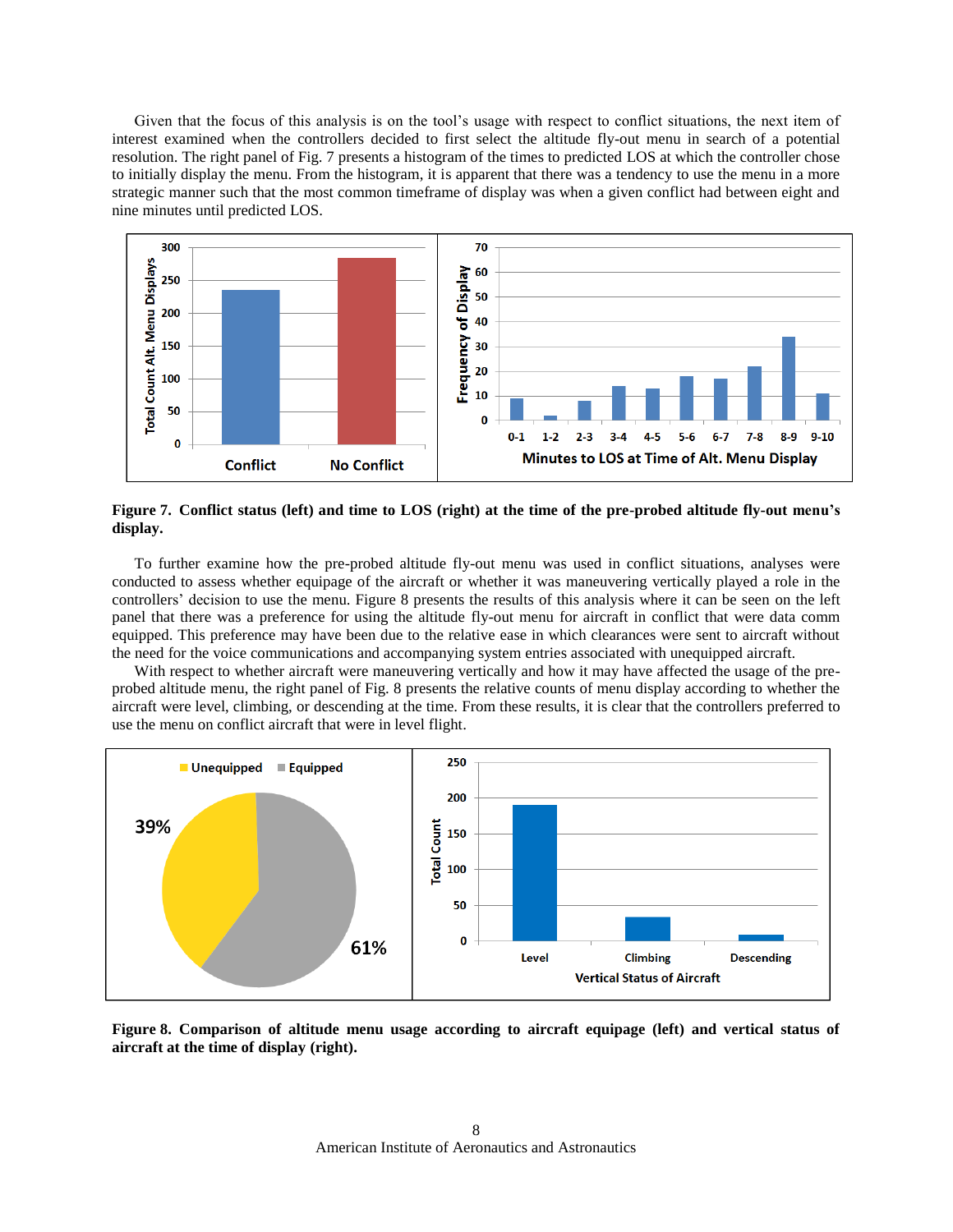#### *2. Differences in Usage Between Controllers*

In the description of the airspace and accompanying Figs. 4 and 5, it is clear that the sector geometries and associated traffic were not all equal. This prompted further analysis of conflicts on a per sector basis with the altitude menu's usage characteristics framed in that regard in order to see, at a basic level, how the tool may have been used differently.

It was stated previously that the altitude menu was displayed in 14% of conflict cases. Figure 9 presents a breakdown of that 14% in order to show each sector's contribution. The left panel of Fig. 9 presents a comparison of the raw count of unique conflict cases per sector and the number of those conflicts in which the altitude menu was consulted. In terms of conflict distribution, it can be seen that sectors ZOB 59 and 79 experienced the greatest number of conflicts followed by ZOB 26, 38, and 49 with the least number. The right panel of Fig. 9 presents the conversion of the conflict counts and altitude menu displays into associated percentages for each sector. From this panel it can be seen that sector ZOB 59 used the pre-probed altitude fly-out menu in the greatest number of conflict cases at 26%, followed by ZOB 49 at 19% of conflicts. ZOB 26 used the menu in 4% of conflict cases, the fewest of all the sectors, despite having the third highest number of conflicts. From the differences in usage rates between the sectors, it is clear that there is not necessarily a direct relationship between the number of conflicts and the use of the altitude fly-out menu. This is likely due to the fact that the complexity and composition of traffic was different for each sector, and each controller had their own set of preferences and strategies to apply, affecting their interactions not just with the pre-probed altitude fly-out menu but with the interactive auto resolver as well.



**Figure 9. Number of conflicts and times that the pre-probed altitude menu was displayed (left) and percentages of conflicts in which the altitude menu was used (right) on a per sector basis.**

#### **D. Interactive Auto Resolver**

# *1. Characteristics of Usage*

Figure 1 presents the multiple methods that were available for invoking the auto resolver. The methods available, again, were to select the data block's conflict probe, select a given row in the conflict list, select the data block's trial plan portal, and select the data block's altitude line. Of interest in this regard was the controllers' preferences for how and when to use the auto resolver. The table in Fig. 10 presents results for how often each of the methods was employed in terms of percentages. From this table, it is clear that the preferred method, by far, was to use the auto resolver through the conflict probe number on the first line of the data block. This suggests that, for most cases, the controller did not have a preference for a lateral or vertical resolution. It is likely that the preference was for the resulting resolution to be for the particular aircraft that was associated with the data block used to invoke the auto resolver.

In addition to how the auto resolver was invoked, there was an interest in when the controllers requested a resolution in terms of time remaining until predicted LOS. The question addressed here was whether the controllers used the auto resolver within a more strategic timeframe or used it as a "last minute" support tool. Recall from Fig. 6 that the majority of conflicts were detected with between nine and ten minutes (9-10) to LOS. From the right panel of Fig. 10, it can be seen that most resolution requests occurred within the 8-9 minute to LOS timeframe and with a sharp drop at less than four minutes to LOS. It is important to note that although there were auto resolver requests within four minutes to LOS, it was not designed nor intended for use within such a tactical timeframe. However, overall, it appears as though the controllers tended to use the auto resolver as a more strategic, rather than close-in, support tool.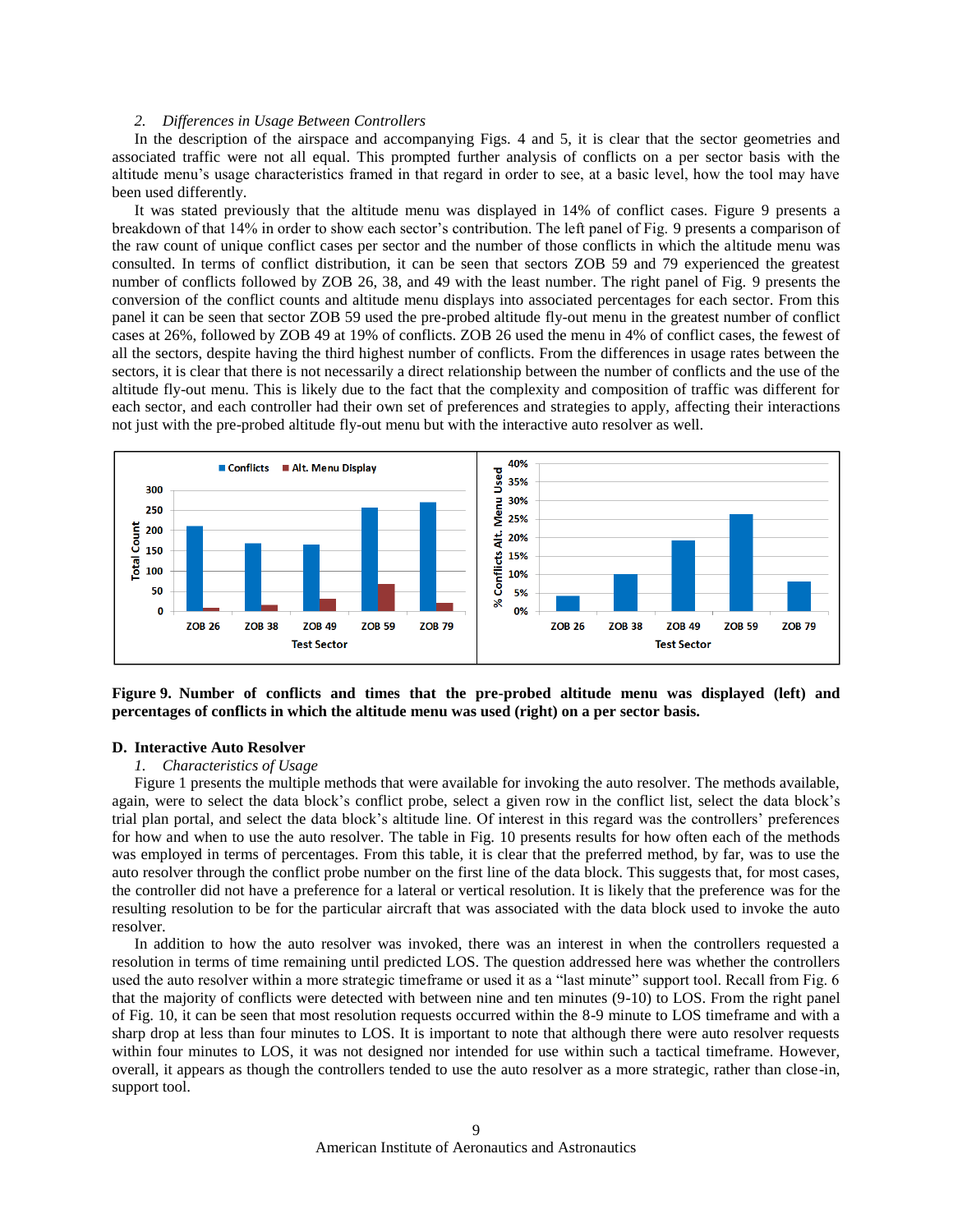

#### **Figure 10. Method (left) and timing (right) of auto resolver resolution requests.**

# *2. Differences in Usage by Conflict Type and Between Controllers*

As previously stated, there were a total number of 1073 conflicts displayed, and the auto resolver was used in 22% of those cases. One item of interest was how the 22% of auto resolver cases was distributed among the types of conflicts in terms of data comm equipage (i.e., was the usage of the auto resolver driven in any way by the equipage types of the aircraft making up the conflict pair?). Results of this analysis showed that 47% of auto resolver usage was on unequipped-equipped conflicts, making it the most common use case, followed by equipped-equipped conflicts at 38%, and unequipped-unequipped conflicts making up the smallest percentage of use cases at 15%.

Although it was shown that the interactive auto resolver was used the most on unequipped-equipped conflicts, that particular type of conflict also made up the majority of conflicts when categorized according to equipage mix. This meant that there was a possibility that greater numbers of auto resolver usage on unequipped-equipped conflicts may have simply been due to there being more of those types of conflicts displayed to the controller. To account for this possibility, further comparisons were made between how many times the auto resolver was used and how often a given conflict type occurred. Results from this approach differed from the previous results in that the auto resolver was used equally for the unequipped-unequipped and unequipped-equipped conflicts (19% in each case), and that there appeared, to some extent, to be a preference for using it in the cases of equipped-equipped conflicts (29%). This was likely driven by the ability of the controller to uplink resolutions to the aircraft without the need for a voice clearance.

In terms of the number of conflicts, the left panel of Fig. 11 presents a breakdown of conflict counts by sector where it can be seen that sectors ZOB 59 and 79 experienced the greatest numbers of conflicts relative to the other sectors with 258 and 270 conflicts displayed respectively. However, plotted next to the total conflict counts is the number of times that an auto resolution was requested. This contrast shows that the number of conflicts in a sector did not necessarily correlate directly to auto resolver usage. The right panel of Fig. 11 presents a clearer depiction of the difference in which the use of the auto resolver is plotted as a percentage of the number of conflicts per sector. Most notably, although sectors 59 and 79 had the highest number of conflicts, the controllers chose to use the auto resolver at the lowest rate compared to the other sectors. Sector 59, for example, used the auto resolver for only 6% of the 258 conflicts displayed choosing instead to manage them with the altitude fly-out menu or manually. In contrast, sector 49, which experienced the lowest number of conflicts, used the auto resolver in 34% of the casesthe highest of all sectors.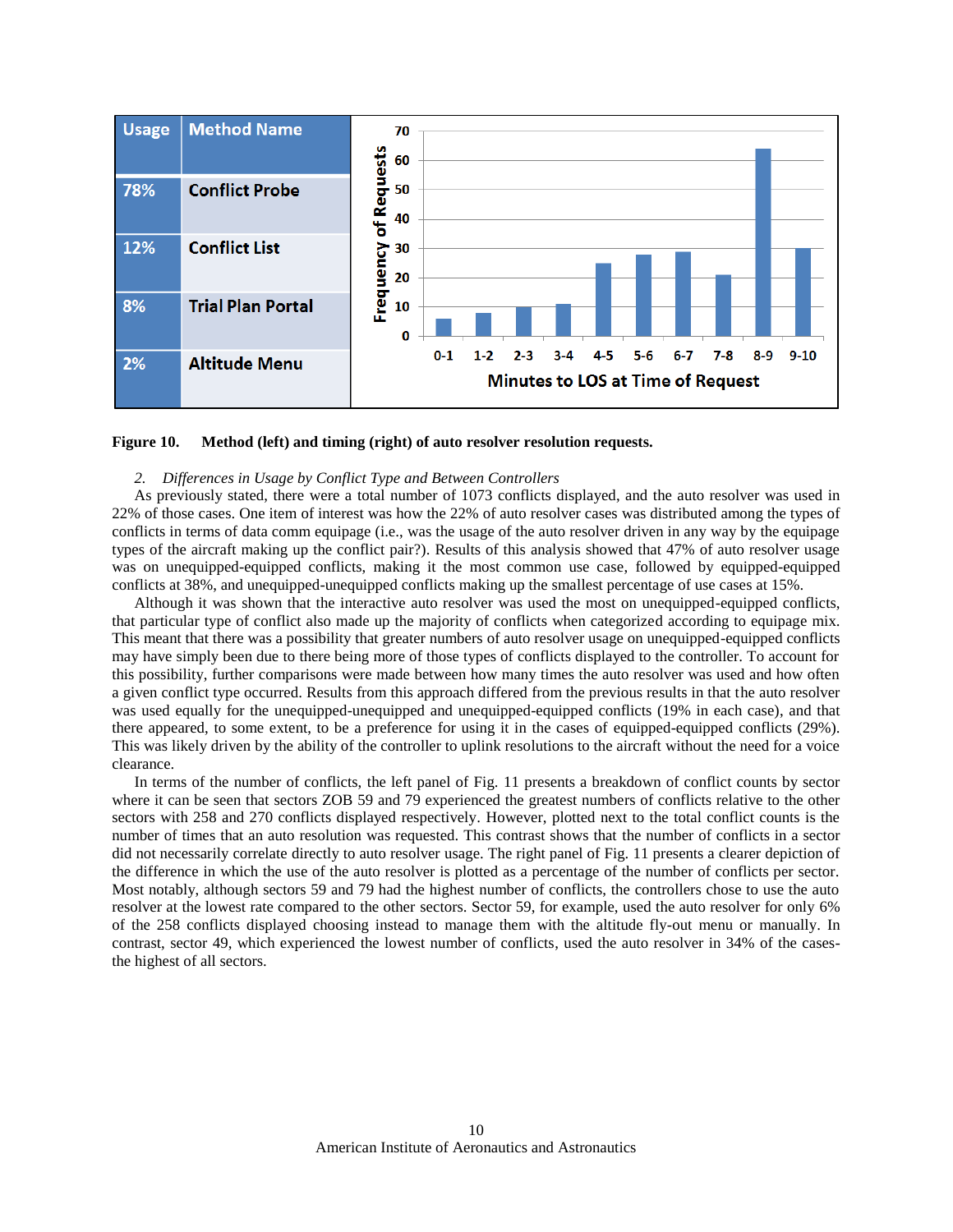

# **Figure 11. Number of conflicts and auto resolution requests (left) and percentages of conflicts displayed for which the auto resolver was used (right), on a per sector basis.**

#### *3. Auto Resolver Resolution Implementation*

Across the six runs analyzed, the auto resolver was invoked a total of 354 times. In 72 of these cases (20%), the auto resolver was unable to find a resolution within the defined parameters. Seventeen cases were also excluded due to reasons such as the controller re-requesting a resolution before the auto resolver had a chance to generate the first one, or the conflict became inactive during the auto resolver's iteration through the possible resolutions. Of the overall number, a successful resolution was developed within the defined parameters 265 times (75%). Of the 265 successful resolutions, a further seven were excluded from the subsequent analyses (four cases were inadvertent calls to the auto resolver and three were re-requests following shortly after the first one was displayed). This left a final number of 258 resolutions to analyze. The remainder of this section will focus on the number of successful resolutions that were displayed.

Once the auto resolver was invoked, if a resolution was successfully generated, the controller was presented with a trial plan resolution on the display. They then had to decide whether to implement the given resolution or try an alternative. Having examined some of the usage characteristics of the participants when invoking the auto resolver, the analysis that followed was on what was done with the resolution once it was presented. At a basic level, the way that this topic was addressed was by simply categorizing the controllers' actions with the resolution as either "accepted" or "rejected." This was done by creating and examining action sequences from the data output starting with the display of a resolution and continuing until an associated sequence termination entry was encountered. To be categorized as "accepted," this final entry was typically an "uplink clearance" event for trial plans sent to equipped aircraft via air-ground data comm, a route amendment for unequipped aircraft, or a clearance coordination message sent to adjacent controllers for proposed action via ground-ground data comm. To be categorized as "rejected," the final action in the sequence was typically the cancellation of all trial plans for that particular conflict.

Through the methods described previously, of the 258 successful resolutions displayed to the controller, 118 (46%) were categorized as "accepted," while 140 (54%) were "rejected." Figure 12 presents these results both as a whole (left panel) and further broken down by sector (right panel). It is interesting to note the differences in accept/reject patterns between the sectors, particularly in terms of the ZOB 26 controller's tendency to accept resolutions while ZOB 38 showed the opposite tendency.

The high rate of rejection prompted further analysis in an attempt to gain a better understanding of the factors that contributed to this observation. A number of factors were examined that were hypothesized to have an impact on the controllers' decision-making process. These included the flight rule of the aircraft selected for maneuver by the auto resolver, the location of the aircraft at time of display (inside/outside of sector), whether it was owned, the transitioning status of the selected aircraft, the transitioning status of aircraft in the conflict pair, and location where the loss of separation was predicted to occur. Given the differences observed between the sectors as shown in Fig. 12, it was initially thought that a noticeable difference in the form of trend reversals would be likewise observable when examining the results for the factors just listed. This, however, did not turn out to be the case as similar trends were observed between the sectors, albeit at different magnitudes.

The next step was to analyze the factors as aggregates in order to enable comparisons between the contributions of each to the acceptance/rejection rates. After analyzing the results for each of the factors, the only ones that drew any noticeable differences were those regarding the equipage and ownership of the selected aircraft, as well as the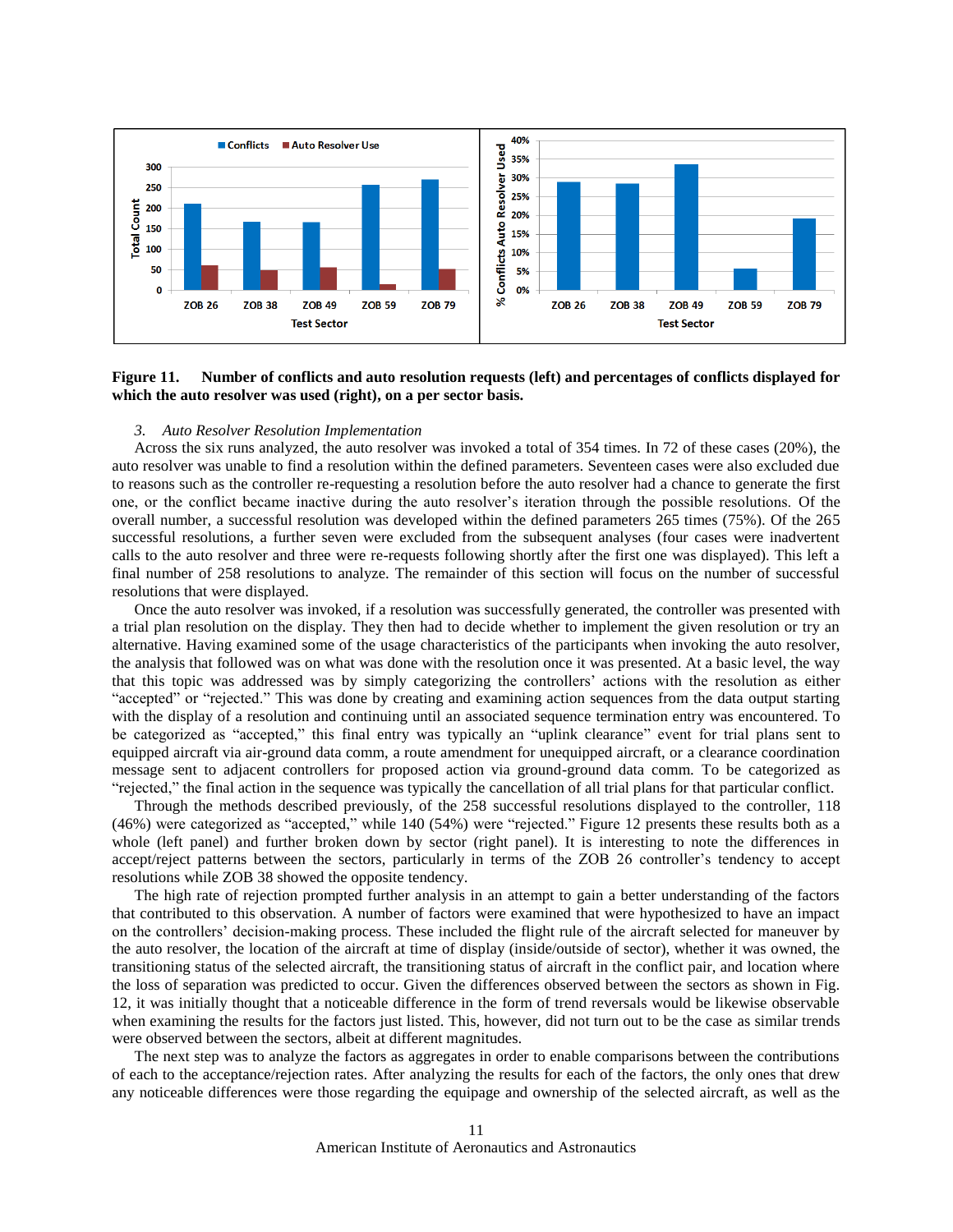location of the predicted LOS. Given the fact that the number of rejected resolutions came as a surprise, the following results will be framed with respect to the rate at which resolutions were rejected.



**Figure 12. Percentage of resolutions accepted or rejected (left) further broken down by sector (right).**

In terms of the equipage of the selected aircraft, it was hypothesized that resolutions for unequipped aircraft would be rejected at higher rates than for equipped aircraft given the extra steps involved in issuing the clearance by voice followed by a route amendment. Of the 258 resolutions displayed, unequipped aircraft were selected for maneuver by the auto resolver 85 times (33%), whereas equipped aircraft were selected 173 times (67%). Figure 13 presents a side-by-side comparison of the resulting rejection rates where it can be seen that resolutions for the unequipped aircraft were rejected 74% of the time whereas resolutions for equipped aircraft were rejected 47% of the time.





The next factor that exhibited differential rejection rates was that of aircraft ownership. Although the participants predominantly used methods to invoke the auto resolver that identified a preference for a specific aircraft to receive a resolution, they still used the conflict list 12% of the time. Through the conflict list, a preference is not considered and either aircraft in the conflict pair is eligible for a resolution maneuver. Additionally, there was the possibility that a resolution could not be found for a requested aircraft but could be found for the other, which prompted the hypothesis that, given a choice, there would be a tendency to accept resolutions for aircraft that were owned over those that were not owned. This is because if a resolution was suggested for an aircraft that was not owned, the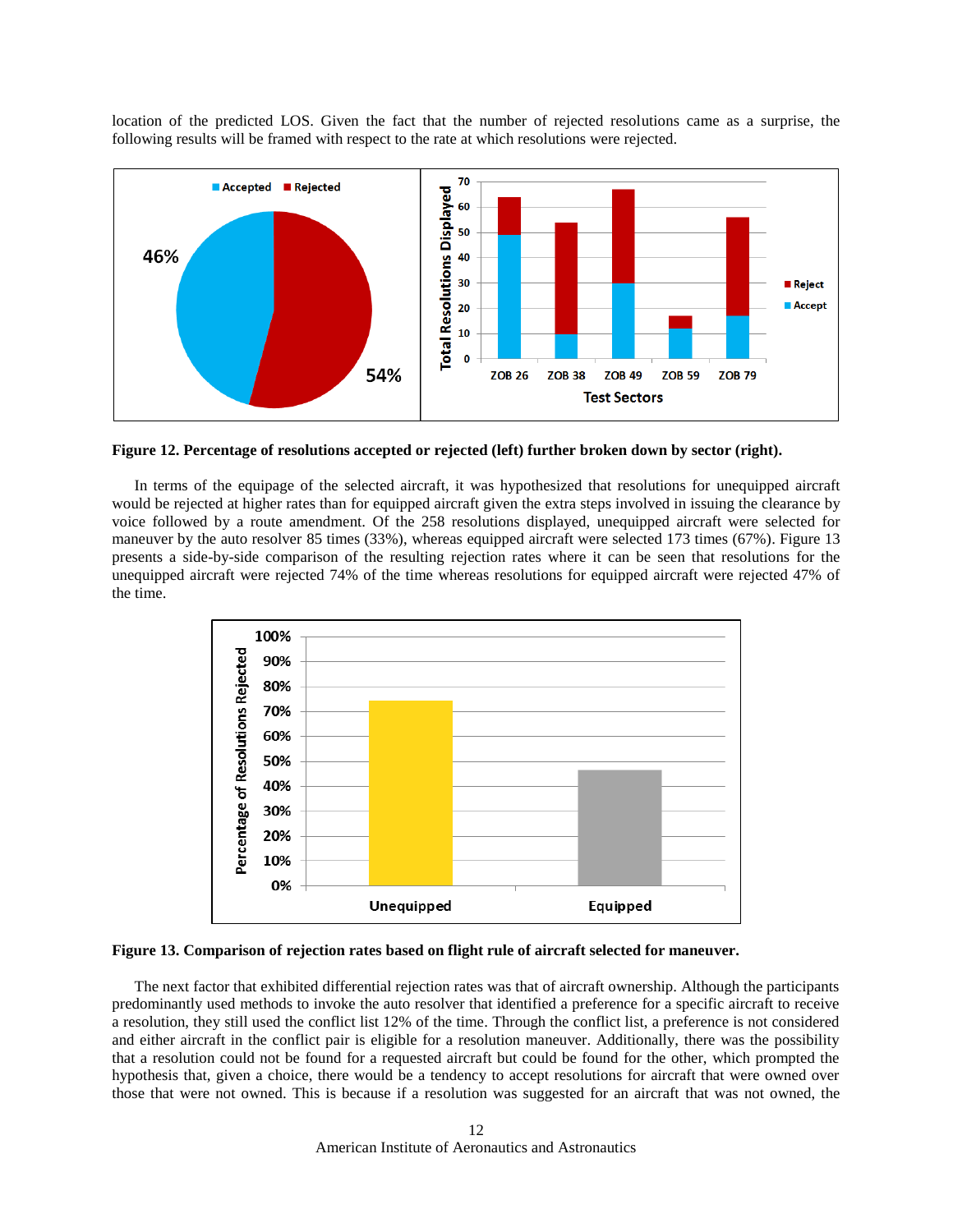controller had to engage in some level of extra coordination to resolve the conflict rather than handle it internally. Figure 14 shows that 75% of resolutions for aircraft that were not owned by the requesting controller were rejected, whereas 51% for owned aircraft were rejected.



**Figure 14. Comparison of rejection rates based on ownership of aircraft selected for maneuver.**

The last factor from the current analysis relates to the location of predicted LOS with respect to controller actions in response to displayed resolutions. In this environment, controllers were alerted to a conflict if the LOS was predicted to occur in their sector and/or if they owned at least one of the involved aircraft. This resulted in situations where a controller had an opportunity and a choice either to resolve a conflict that was predicted to lose separation in a downstream sector or to allow the conflict to progress and be handled by the downstream sector. Going into this portion of the analysis, the hypothesis was that there would be a greater tendency to reject resolutions for conflicts with LOS locations outside of a given sector than for resolutions for conflicts with LOS locations inside due to there being, in theory, a somewhat lesser vested interest in resolving such a conflict. Figure 15 presents the overall results where it can be seen that there was a greater tendency to reject resolutions for LOS situations predicted to occur outside the sector with 67% of resolutions rejected as opposed to 45% of resolutions rejected for conflicts predicted to lose separation within the requesting controller's sector.





American Institute of Aeronautics and Astronautics 13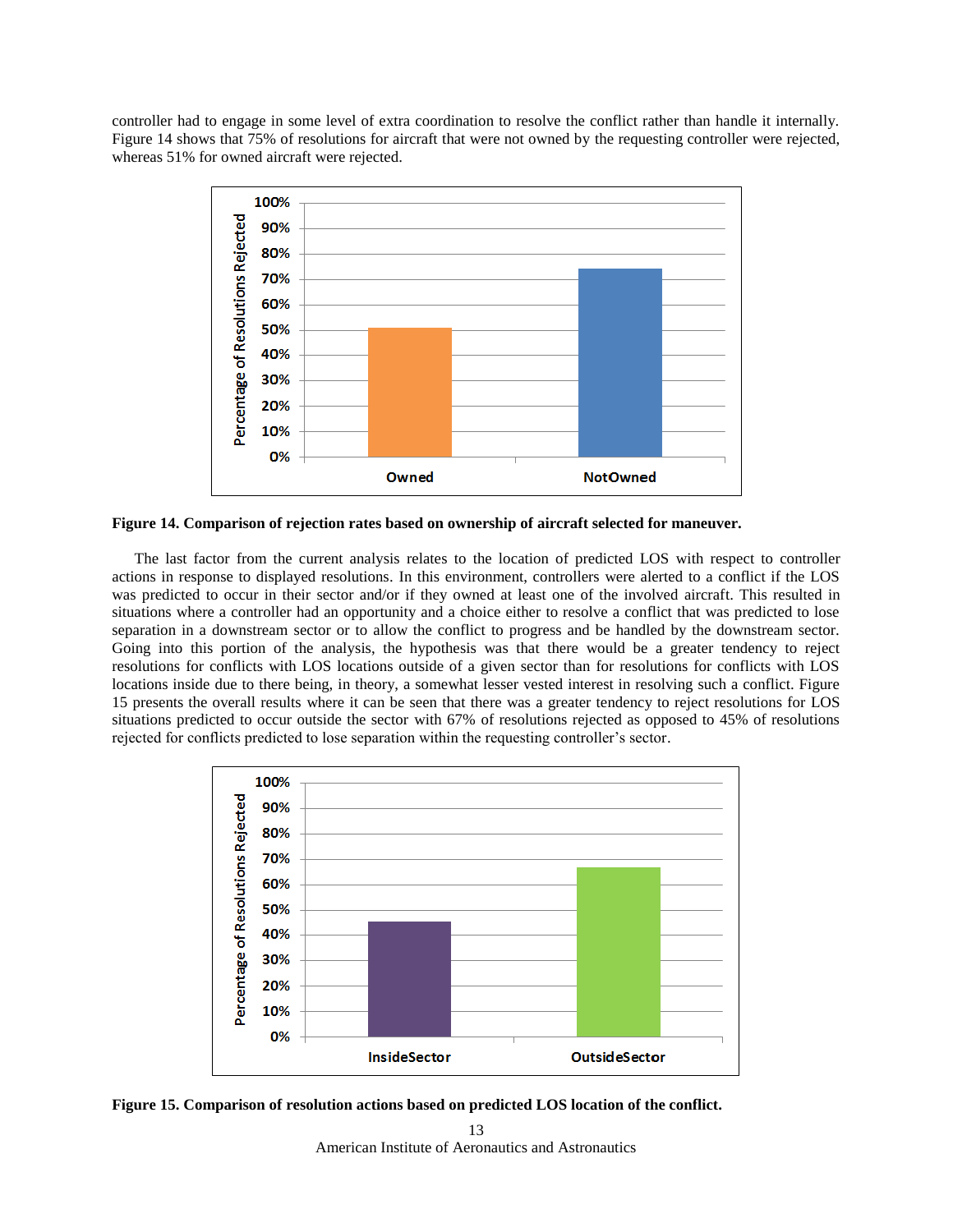#### *4. Review of Reject Cases*

Following the factors influencing participants' decision to accept or reject auto resolver resolutions, the question of what was done after rejecting a resolution emerged as a topic of interest. This involved reviewing each of the 140 rejection cases through video display, voice recordings, and trajectory plots in order to assess what, at a general level, the controller's action was following the rejection. From this assessment, eight categories were established to assign actions: Handoff, Other AC, Same Type, Other Type, Retry, External Maneuver, Conflict Drop, and Misc. Handoff referred to cases in which a resolution was rejected and the controller let the conflict continue its progression until the aircraft were handed off either manually or automatically. Other AC refers to when the controller rejected a resolution for a given aircraft in a pair and subsequently moved on to attempt a resolution on the other aircraft in the pair. Same Type refers to situations in which the controller issued a clearance that was of the same dimension as the resolution (e.g., a heading was issued following a suggested path stretch by the auto resolver), but that the clearance was different from the original resolution (e.g., a left heading vs. a path stretch to the right from the auto resolver). Subsequent clearances that were identical to the rejected resolution were recategorized as an acceptance. Other Type referred to cases in which a resolution in one dimension (e.g., lateral) was rejected and the follow up clearance was issued in the other dimension (e.g., vertical clearance). Retry simply covered cases in which the initial resolution was rejected, but the controller tried a resolution for the same aircraft again. External Maneuver referred to cases in which one aircraft in the conflict pair was maneuvered by another controller that ended up resolving a conflict for which an auto resolution had been developed and rejected. Conflict Drop involved cases, typically with transitioning aircraft, in which a previously detected conflict for which an auto resolution was rejected dropped out without any controller intervention. Finally, the Misc. category was necessary to cover the few cases that could not fit into any of those just listed.

Figure 16 presents the results of this assessment where it can be seen that the most frequent action following the rejection of an auto resolver resolution was to try the other aircraft in the conflict pair (Other AC). This was followed by Other Type and Handoff, with the other action categories following in decreasing order.



## **Figure 16. Categories and associated percentages of controller actions following an auto resolver resolution reject.**

#### *5. Subjective Feedback*

At the end of each run and at the end of the simulation, the participants were presented with questionnaires that included a number of items related to a variety of topics. Of interest are their responses to those items regarding the auto resolver. One question asked them to rate, on a scale from 1 to 7, their confidence in the auto resolver's resolutions. Despite the fact that the participants rejected more than half of the auto resolver's resolutions, the mean confidence rating was 5.50 with ratings ranging from 4 (somewhat confident) to 7 (very confident). Additionally, when asked to rank the provided set of tools in order of preference for using them, two of the five controllers chose the interactive Auto Resolver as their most-preferred tool, and the other three controllers chose the interactive auto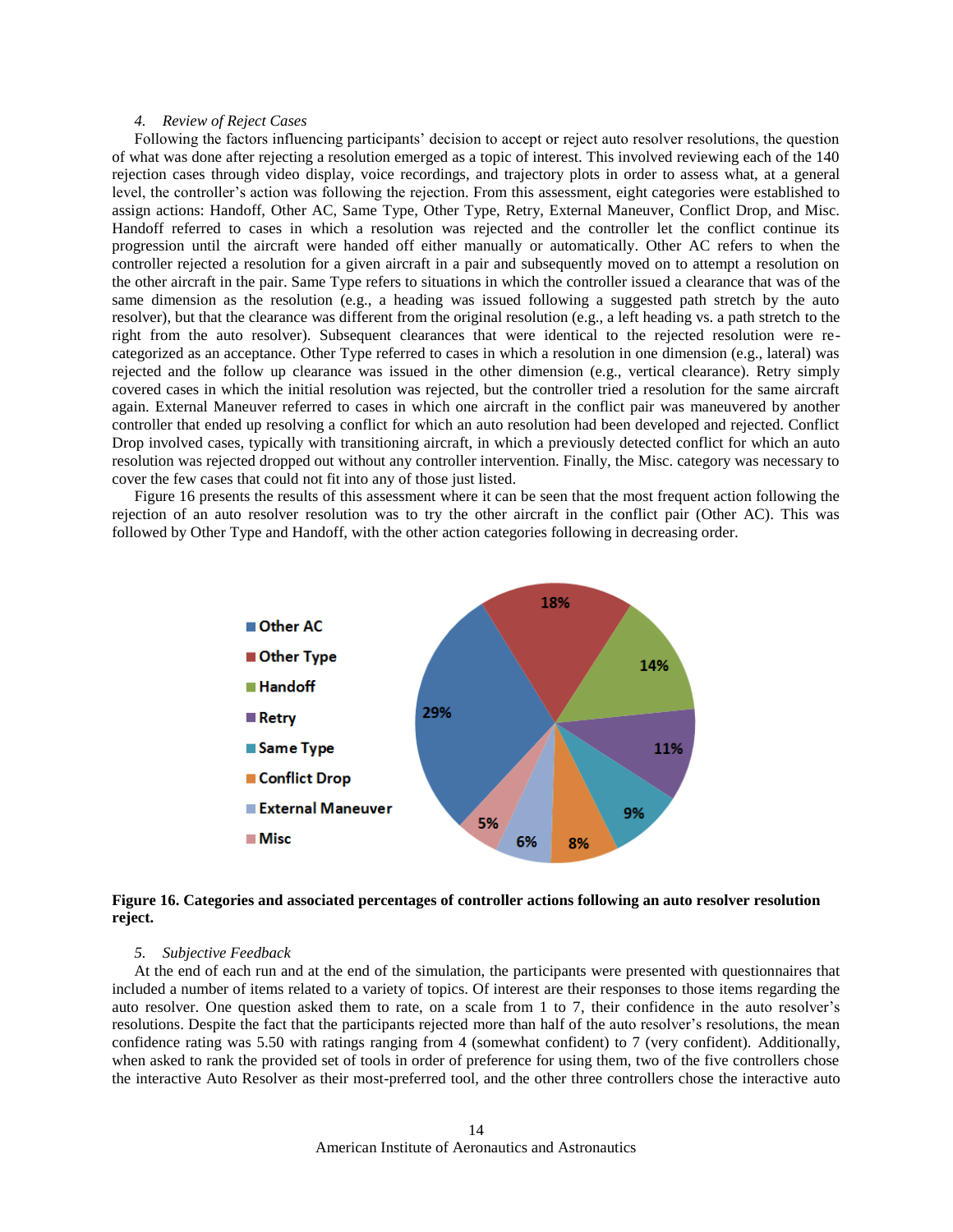resolver as their second-most preferred tool. When asked to identify the value added by the auto resolver, two chose workload reduction, two chose increased awareness, and one selected safer operations.

Although not subjective in nature, one observed auto resolver usage characteristic that supports the participants' positive feedback involves usage over time. Given that there was a fairly high rate of rejection for resolutions displayed to the controller, it might be expected that usage of the interactive auto resolver would decrease over time due to the fact that the resolutions were in some way not in line with the controllers' plans and strategies. This was not the case, however. The number of invocations of the auto resolver remained steady across the six simulation runs with an average of 43 resolutions displayed per run.

*6. Safety*

A final item of interest regarding the auto resolver was its role in supporting the controller in their task of maintaining safe separation. Throughout the six runs of this condition, a total of 15 losses of separation occurred. Two of these losses involved conflicts where the auto resolver was used in some way. In the first case, the auto resolver was used on a conflict that alerted less than one minute before the LOS occurred. As stated earlier, the auto resolver was designed for use in more strategic conflicts (greater than three minutes to LOS). In the second LOS, a departure aircraft climbed into the flight path of an overflight. A controller in an adjacent sector (who owned one of the aircraft at initial conflict alert) attempted to use the auto resolver three times successively, but it was unable to find a resolution within parameters. The controller owning the airspace where the LOS was predicted to occur did not use the auto resolver and the LOS occurred. Although the auto resolver was used at some point in both LOS cases, its use cannot reasonably be implicated in the event.

## **V. Discussion**

The current analysis focused on the interactions of controller participants with an instantiation of a pre-probed altitude fly-out menu and interactive auto resolver in an environment of high traffic density and mixed data comm equipage. Across the six runs analyzed, there were a total of 1073 conflicts that were displayed to the controllers. The majority of these conflicts had nine minutes or greater to LOS at initial detection, allowing for ample time to manage separation. The majority of these conflicts (54%) were composed of mixed equipage aircraft pairs while the others were either unequipped-unequipped or equipped-equipped pairs.

Of the 1073 conflicts, the conflict resolution tools were used in 33% of those cases. With respect to the altitude fly-out menu, the participants used the tool in 14% of the conflict cases and tended to use it most often in a more strategic timeframe with between eight and nine minutes remaining until predicted LOS. The fly-out menu was also used most often on aircraft that were data comm equipped and at level flight. At the sector level, it was apparent that each controller had their own preference for using the altitude fly-out menu during conflict situations that did not necessarily map onto the number of conflicts experienced. For example, the sector with the second highest altitude fly-out menu usage rate experienced the fewest number of conflicts relative to the other sectors. Conversely, the sector with the highest number of conflicts used the altitude menu the second fewest number of times.

The auto resolver was used in 22% of the overall number of conflict cases with some sectors showing a greater usage rate than others. Although there were a variety of methods available to invoke the auto resolver, the participants overwhelmingly chose the conflict probe's time to LOS number in the first line of an aircraft's data block. In doing so, the auto resolver attempted to take into account a stated preference for developing a resolution for the aircraft through which the algorithm was invoked. The timing of the auto resolver's use was also examined where it was found that the majority of use cases were for conflicts with between eight and nine minutes to LOS, suggesting that the participants were using it mostly as a strategic tool. In addition to the time, the participants showed a preference for the types of aircraft involved in a given conflict such that the auto resolver was used in 29% of the equipped-equipped conflict cases whereas it was used in 19% of the unequipped-unequipped and mixed equipage conflict cases. This trend is likely due to the fact that the controllers may have felt that uplinking trajectories to aircraft via air-ground data comm was easier and required less work than to amend a trial planned auto resolution and issue the associated clearance via voice. It should be noted that the researchers did not ask the participants to consider providing service for equipage.

For the conflicts displayed, a total of 258 auto resolutions were successfully developed and displayed to the controller. It was their decision to issue the suggested resolution, modify, or reject it according to their needs and preferences at the time. Of the 258 resolutions, 46% were accepted and issued while 54% were rejected in favor of an alternative. In an attempt to understand the factors that may have contributed to the observed rejection rate, a number of analyses were conducted that looked at relative contributions and trend behaviors between those resolutions that were accepted and those that were rejected.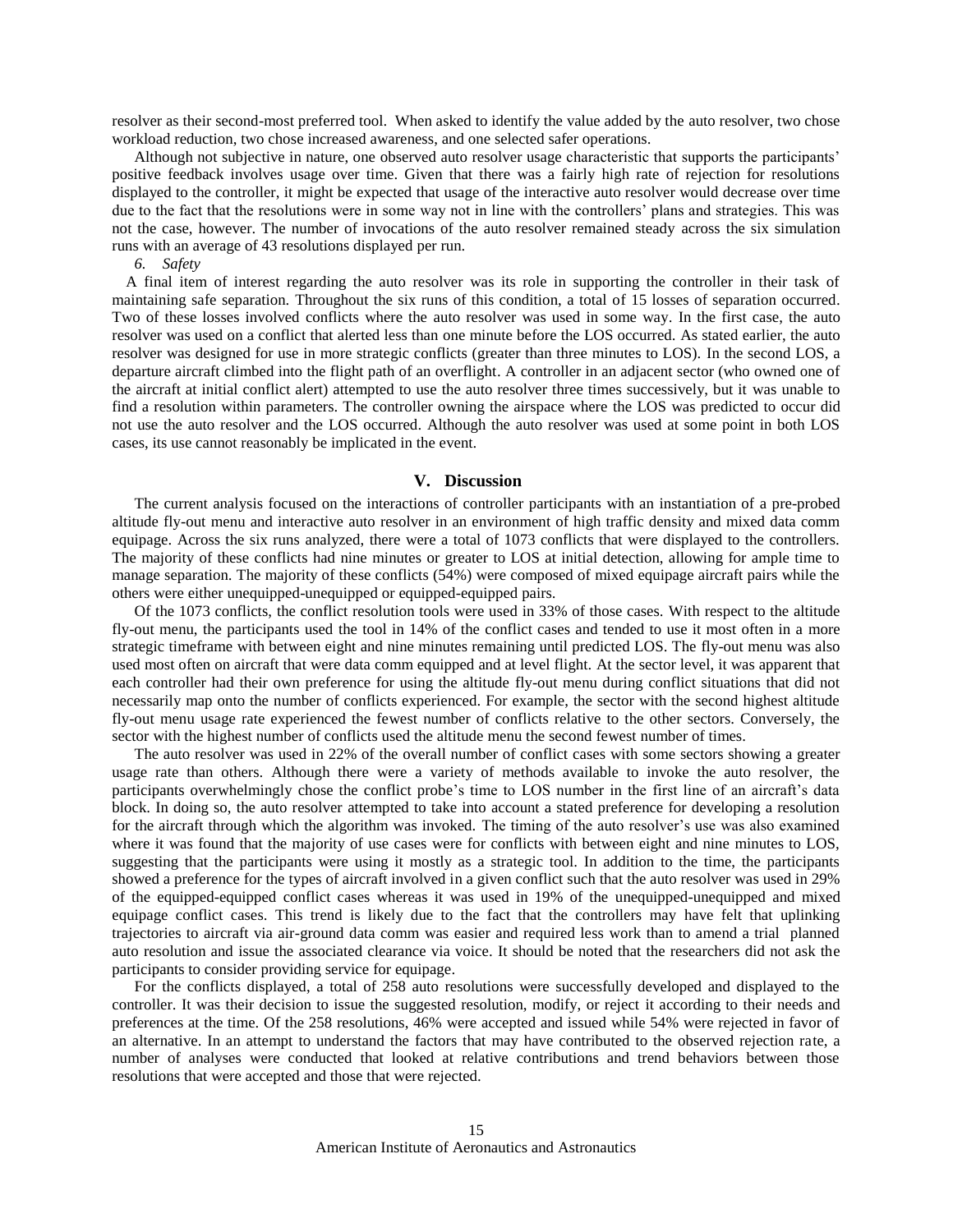Stemming from this analysis, the three factors that exhibited any discernible differences were those related to the equipage of the aircraft selected for the auto resolution, the ownership of the aircraft, and the predicted location of the separation loss. In terms of aircraft equipage, the tendency to use the auto resolver for equipped-equipped conflicts extended to include a greater tendency to accept resolutions for data comm equipped aircraft. The opposite was true for unequipped aircraft in which 74% of resolutions displayed for unequipped conflict aircraft were rejected. With respect to aircraft ownership, the majority of resolutions displayed were for aircraft that were owned by the controller. Of those, 51% were rejected whereas 75% of resolutions displayed for unowned aircraft were rejected. A similar trend, albeit more subtle, was observed when comparing resolutions for conflicts with LOS locations inside versus outside of a given sector. Here it was observed that resolutions for conflicts with LOS locations outside of the current sector had a rejection rate of 67% compared with 45% for LOS locations within the current sector.

To gain further insight into the nature of the controllers' interactions with the auto resolver and to get a better understanding of what they were looking for when a resolution was rejected, a review of the rejection cases was performed. The focus of this examination was on the participants' subsequent actions following the rejection of a resolution. Categorizations were constructed to encompass a number of actions, and the most consistent case observed following a rejection was for the controller to attempt a resolution on the other aircraft in the conflict pair. The next most consistent action following a rejection was for the controller to issue a resolution that was in the opposite dimension than the original resolution. Overall, the majority of resolutions that were initially suggested involved lateral path changes. In this regard, it appeared as though the participants often followed a rejection of a lateral resolution with a vertical clearance for the same aircraft.

The interactive auto resolver is a decision support tool designed to offload some of the cognitive workload needed to develop conflict resolutions. Despite the high rejection rates, it appears as though the tool fulfilled its intended role in that the controllers rated it highly in terms of the confidence they had in its performance as well as their preference for it relative to other tools. Initially, given the number of rejections, it was thought that there would be a resulting reduction in the auto resolver's usage as the number of runs progressed, particularly within certain sectors. This, however, was not the case. The tool usage remained consistent overall, even for sectors with the highest rates of rejection.

The disparity between the resolution rejection rate and the positive feedback coupled with the continued use of the interactive auto resolver offers the opportunity for various interpretations. Based on the review process of the rejection cases, one interpretation came to the fore, which was that the controllers were not necessarily using the auto resolver in a strictly straightforward manner (e.g., generate resolution then issue). This also applies to how the controllers used the pre-probed altitude fly-out menu. As described earlier, the airspace simulated in this study was highly complex. In many of the rejection cases reviewed, a pattern emerged where a resolution was invoked and displayed for a particular conflict, subsequently rejected, and typically followed by a different resolution. It may have been the case that the controllers were at times using the altitude menu and the auto resolver as a means of "testing the waters" to see how proposed trajectories would interact with the environment in order to get a sense or heightened awareness of the traffic situation and to inform subsequent decisions and actions. In this sense, the functionality of the altitude fly-out menu and auto resolver, or tools similar to those examined in this analysis, extends beyond conflict resolution to that of providing support for gaining situation awareness. Such an extension could be a useful and necessary addition to the resources available to controllers as the NAS continues its transition to the future environments of NextGen.

## **VI. Conclusion**

The current analysis focused on the ways in which air traffic controllers interacted with two conflict resolution decision support tools in a highly complex future environment of high traffic demand and mixed equipage. The controllers showed a tendency for using the pre-probed altitude fly-out menu for conflicts involving data comm equipped aircraft as well as aircraft at level flight within a strategic timeframe. The controllers also used the auto resolver in conflict cases involving data comm equipped aircraft, aircraft under their ownership, and for conflicts with predicted loss of separation within their own sector. Although 54% of resolutions were rejected, the auto resolver was rated highly by participants. Subsequent review of rejection cases and use of the fly-out menu suggested the possibility that some participants used the tools not solely for conflict resolution but also as an aid to gain awareness of the larger traffic situation and inform subsequent decisions.